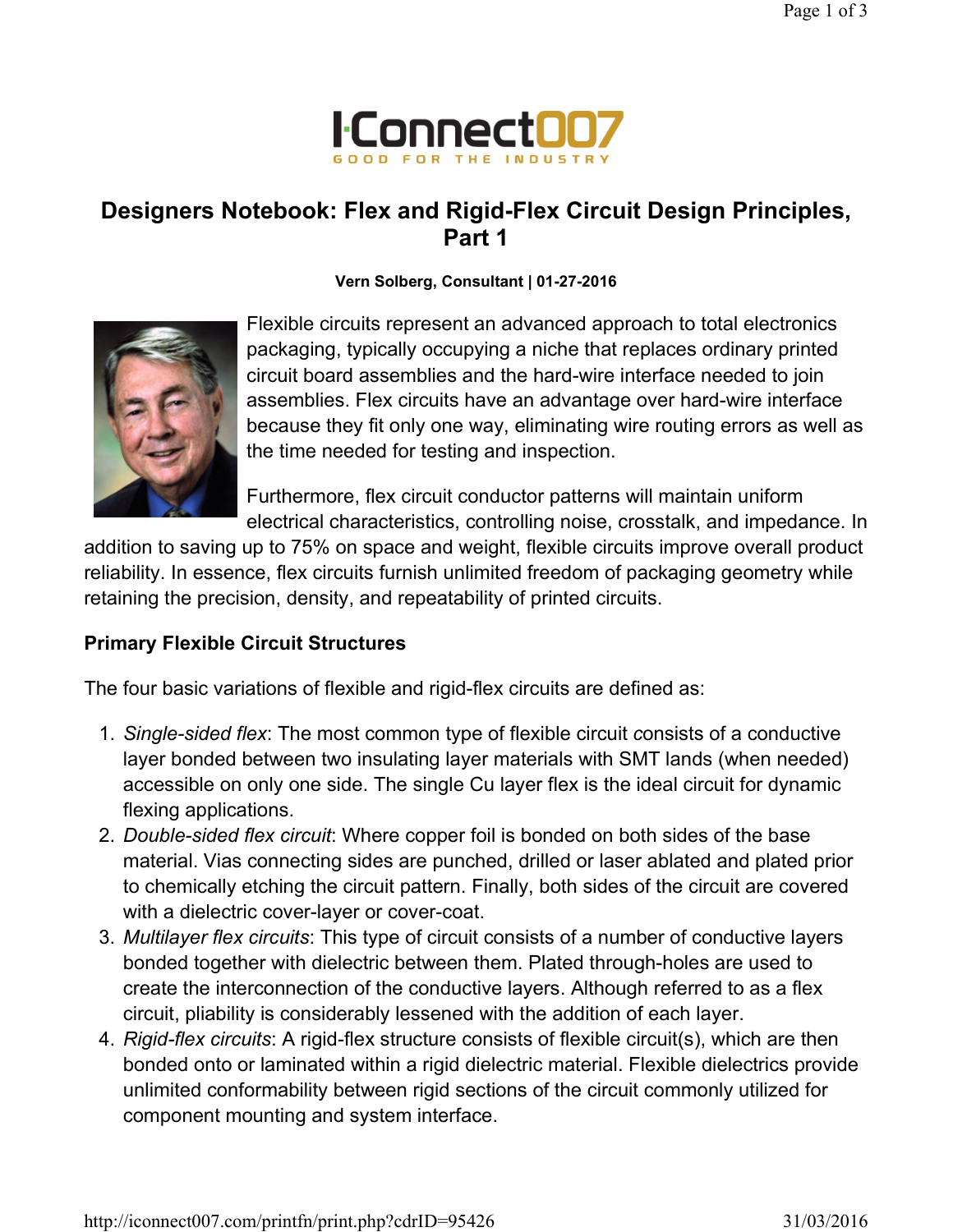The design guidelines for flexible circuits, although similar to rigid circuits, have distinctive differences that are influenced by specific applications and the intended operating use environments.

# Design for Operating Environment

Although the actual use environment may not subject the flex or rigid-flex circuits to excessive conditions, qualifying the end-product often requires thermal cycle testing (typically based on worst-case environments). Consumer and commercial products, for example, are not expected to be exposed to thermal conditions greater than 60°C; however, qualifying products for industrial, automotive and aeronautic applications will require reliable operation at both high and low temperature conditions (+95°C to -55°C).

## Base Material Selection

Base material for flexible circuit applications includes both polyester and polyimide films. While polyester-based material may be considered for a number of cost-sensitive consumer applications, polyimide-based materials will continue to be specified for the more demanding environments noted above.

- Polyester films may not be the first choice for a number of applications but it does furnish excellent electrical properties, has relatively low moisture absorption potential and is thermally stable (capable of continuous operation at 105ºC). The material exhibits good to fair dimensional stability, is resistant to most chemicals and is the least expensive of the commonly used dielectric materials.
- Polyimide films have excellent electrical properties, the highest operating temperature capability (>200ºC) and good to excellent dimensional stability. Although the material furnishes excellent chemical resistance (acetone, methyl alcohol, toluene, and trichloroethylene) it has a relatively high moisture absorption rate and is significantly more expensive than polyester films.

## Non-reinforced Dielectric

Polyimide remains the favorite alternative for flex and rigid-flex applications because the material is mechanically tough and easily withstands exposure to most harsh operating environments. The designer of the flexible circuit has a fairly wide range of material choices. The films, for example, are furnished in thicknesses that range between a very thin 12 microns (0.0005") and 125 microns (.005"). For a majority of applications the 50 micron (0.002") thick material will be specified; however, 25.0-micron (0.001") thick films are often selected for complex forming conditions or, in dynamic applications, to maximize the circuits' flexibility. Additionally, copper foil can be furnished on one side or both sides of the dielectric base. The copper foil is commonly laminated onto the surface of the polyimide film using a thin layer of modified acrylic, epoxy, epoxy prepreg, or phenolic